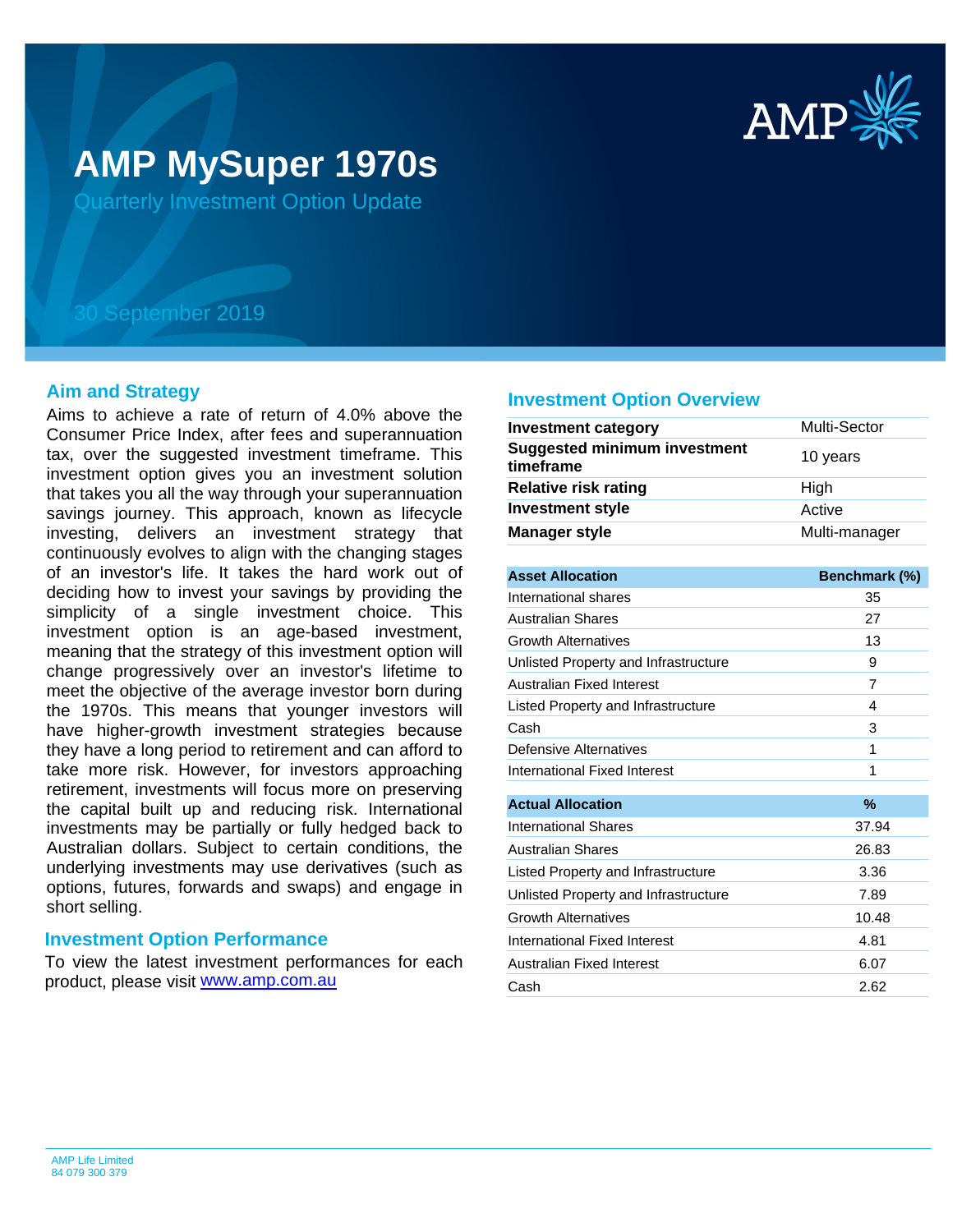## **Fund Performance**

AMP MySuper 1970s delivered a 2.2% return over the September quarter. Despite volatility during the period, gains were made in most underlying asset classes, with share allocations driving overall performance. Since inception, AMP MySuper 1970s has maintained a robust return profile for members, with performance remaining ahead of the CPI+ target over all key time horizons.

During the quarter, market sentiment was boosted by further global monetary policy easing in the form of interest rate cuts to combat slowing global growth. However, much of the impact of these rate cuts was suppressed by lacklustre company earnings growth, waning business and consumer confidence, and uncertainties caused by US-China trade tensions. By quarter-end, developed share markets had risen only modestly, up 1.5% and the Australian share market had followed suit, climbing 2.4%. The additional impact of slowing Chinese growth constrained the performance of emerging market shares, which fell 1.9%.

The rising concerns about the global outlook and accompanying rate cuts supported allocations to listed property, infrastructure and bonds. The performance of alternative strategies was mixed, with hedge funds performing well but style-based strategies lagging.

Moving into the final quarter of 2019 we remain cautiously optimistic, as global markets face a variety of unpredictable situations. Continued concerns around the US-China trade tensions, a no-deal Brexit and slowing global growth are likely to increase recessionary risks and constrain share market returns. While a combination of monetary policy easing and Chinese policy stimulus could somewhat offset these concerns, a resolution of the trade tensions and an improvement in global growth appears necessary for sustained returns going forward. AMP MySuper 1970s maintains a neutral allocation to shares, and meaningful positions in alternatives, property and infrastructure which should diversify risk and support portfolio growth in the event of share market declines. Smaller allocations to Australian bonds also provide some protection if global growth deteriorates further. Overall, we expect returns to moderate by year end.

## **Market Review**

Increasing predispositions by global central banks to become ever more accommodative during the September quarter have kept the bias on interest rates downwards, making equities relatively attractive and increasing the correlation between equities and bonds. However, the International Monetary Fund revised down its projection for global growth further during the period.

For the US-China trade dispute, which saw further escalation during the period, trust will need to be re-established between both parties at face-to-face meetings before any serious progress can be made. Until then, there is the potential for volatility to ramp-up substantially.

As was widely factored into the market, the US Federal Reserve (Fed) cut the Federal Funds Rate range by 25 basis points to 2.0-2.25% on 31 July; the first cut since the Global Financial Crisis, followed by a further cut of 25 basis points on 18 September to take the rate range to 1.75-2.0%.

In the US economy, the trade deficit continued to widen. However, as a whole, US economic data was generally benign, and the US stock market reached a record high during the quarter. There has been strong consumerrelated and business data; however, jobs growth has been somewhat sluggish, and the ISM manufacturing conditions index remains subdued. Recent retail sales have risen more than expected and small business confidence remains strong, although latest labour market indicators have been more mixed.